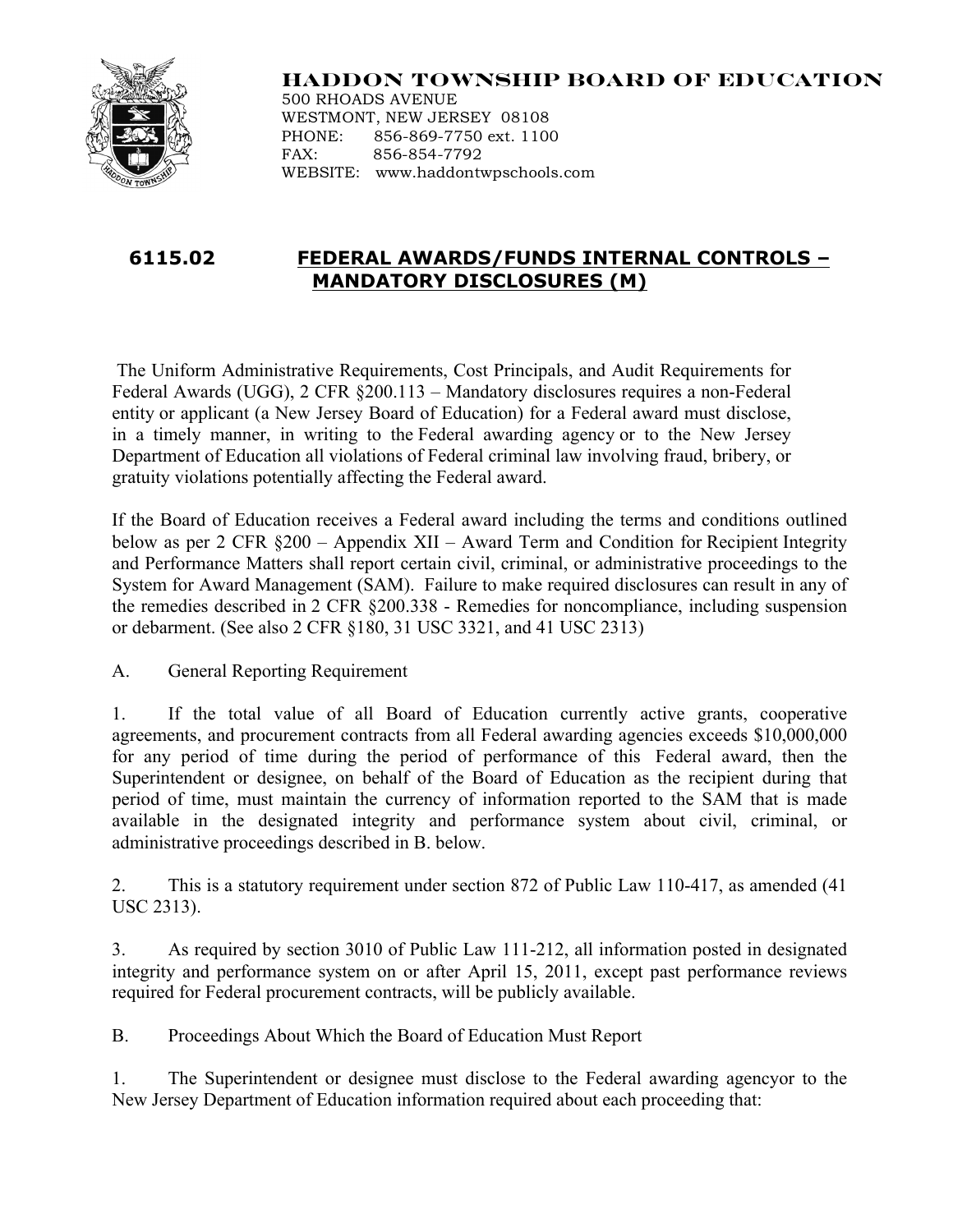a. Is in connection with the award or performance of a grant, cooperative agreement, or procurement contract from the Federal Government;

b. Reached its final disposition during the most recent five-year period; and

c. Is one of the following:

(1) A criminal proceeding that resulted in a conviction, as defined in E. below;

(2) A civil proceeding that resulted in a finding of fault and liability and payment of a monetary fine, penalty, reimbursement, restitution, or damages of \$5,000 or more;

(3) An administrative proceeding, as defined in E. below, that resulted in a finding of fault and liability and the payment of either a monetary fine or penalty of \$5,000 or more or reimbursement, restitution, or damages in excess of \$100,000; or

(4) Any other criminal, civil, or administrative proceeding if:

(a) It could have led to an outcome described in  $B.1.c.(1), (2)$ , or (3) above of this award term and condition;

(b) It had a different disposition arrived at by consent or compromise with an acknowledgment of fault on the school district's part; and

(c) The requirement in this award term and condition to disclose information about the proceeding does not conflict with applicable laws and regulations.

C. Reporting Procedures

1. The Superintendent or designee shall enter in the SAM Entity Management area the information that the SAM requires about each proceeding described in B. above.

2. The Superintendent or designee does not need to submit the information a second time under assistance awards the Board of Education received if the Superintendent or designee already provided the information through the SAM because the Board of Education was required to do so under Federal procurement contracts the Board of Education was awarded.

D. Reporting Frequency

1. During any period of time when the Board of Education is subject to the requirement in A. above, the Superintendent or designee must report proceedings information through the SAM for the most recent five year period, either to report new information about any proceeding(s) the Board of Education has not reported previously or affirm that there is no new information to report.

2. If the Board of Education has Federal contract, grant, and cooperative agreement awards with a cumulative total value greater than \$10,000,000, the Board of Education must disclose semiannually any information about the criminal, civil, and administrative proceedings.